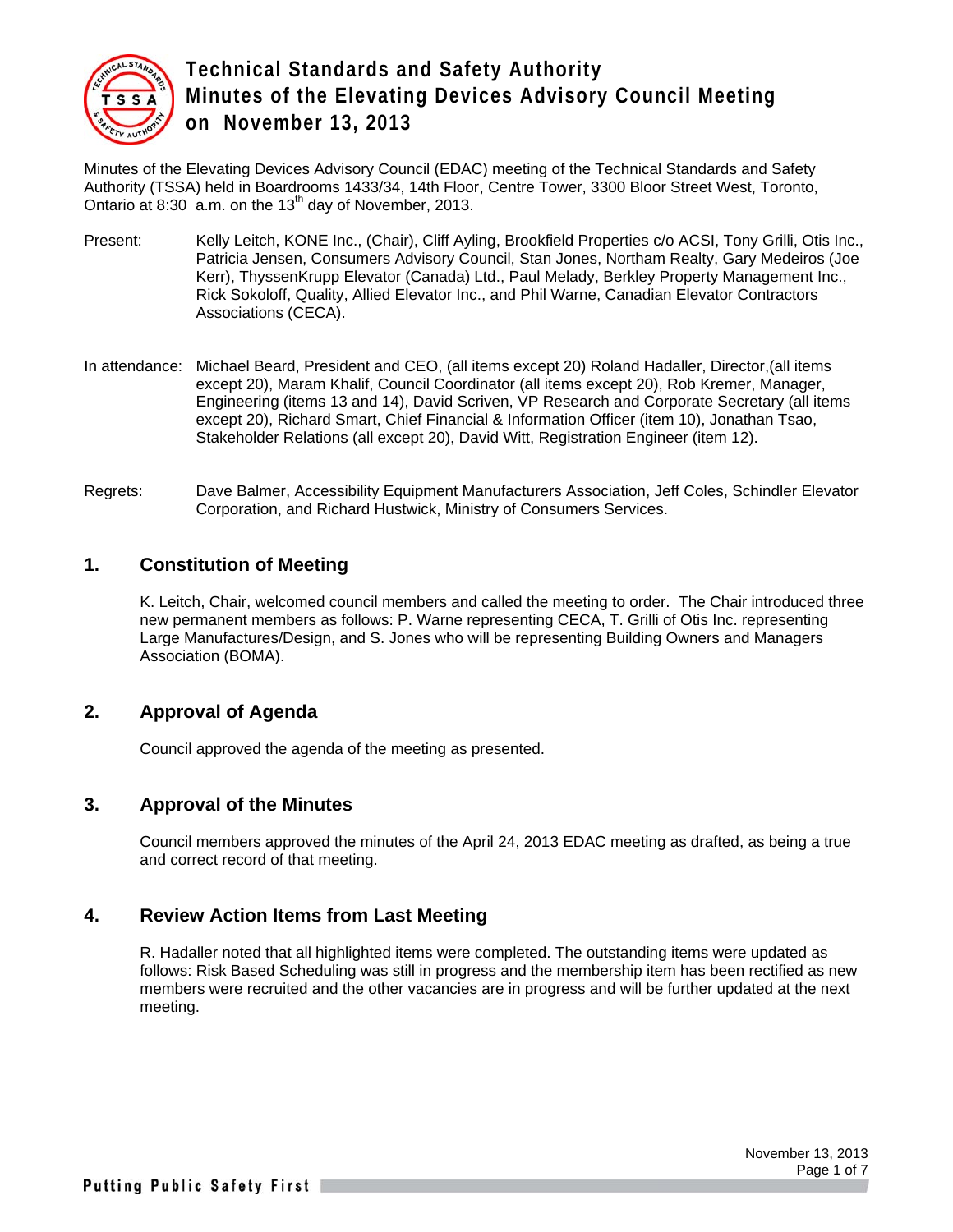

### **5. Council Chair's Report**

As part of the advanced materials for this meeting, members received the previous Chair's report to the President and CEO highlighting council's major achievement and key opportunities for 2012/2013, which was treated as read.

## **6. TSSA President and CEO's Report**

As part of the advanced materials for this meeting, members received a report from the President and CEO regarding TSSA's key activities over the last quarter, which was treated as read.

M. Beard provided an update regarding TSSA's Annual General Meeting. Changes were made to TSSA's Board of Directors such as the appointment of a new Chair, Judith Wolfson and Vice-Chair, Norm Inkster. The recruitment of five new board members was also highlighted.

TSSA's recent strategic planning session was noted. In addition to TSSA's mandate for the enforcement to improve the safety of Ontarians, TSSA will also focus on advocating for the safety of Ontarians. The upcoming launch for Field Support Services (FSS) for Elevating Devices Safety Program was noted.

## **7. Council Evaluation and Engagement Survey Report**

As part of the advanced materials for this meeting, council received the council evaluation and engagement survey result report, which was treated as read.

D. Scriven highlighted that overall the result has been positive. All qualified ED members participated and it was noted that any new members who attended less than 2 meetings were excluded from participation in order to have accurate benchmark. Six out of eight EDAC members participated in the survey resulting in 75% participation. The overall percentage of all council participation was 93%. The same EDAC members participated in the survey in 2011 and 2013.

Some of the challenges that arose from the survey were the challenges with lack of communication between meetings. TSSA has taken steps to develop an Advisory Council portal to encourage dialogue between meetings. Some of the questions relating to operations were not applicable to the consumer representative and moving forward the consumer representative's participation in the industry council will be considered.

The Chair acknowledged overall the structure and format for the meetings were good, however, he noted that additional feedback from council is needed pertaining to how the council engages between meetings.

ACTION: TSSA to provide an update at the next EDAC meeting on timeframe portal will be live.

#### **8. Elevating Devices Safety Compliance and Annual Safety Performance Report (ASPR)**

As part of the advanced materials for this meeting, council received TSSA's Annual Safety Performance Report (ASPR), which was treated as read.

With the aid of a PowerPoint presentation which forms part of the record of the meeting, D. Scriven provided highlights of the corporate overview of the ASPR. R. Hadaller followed with specific industry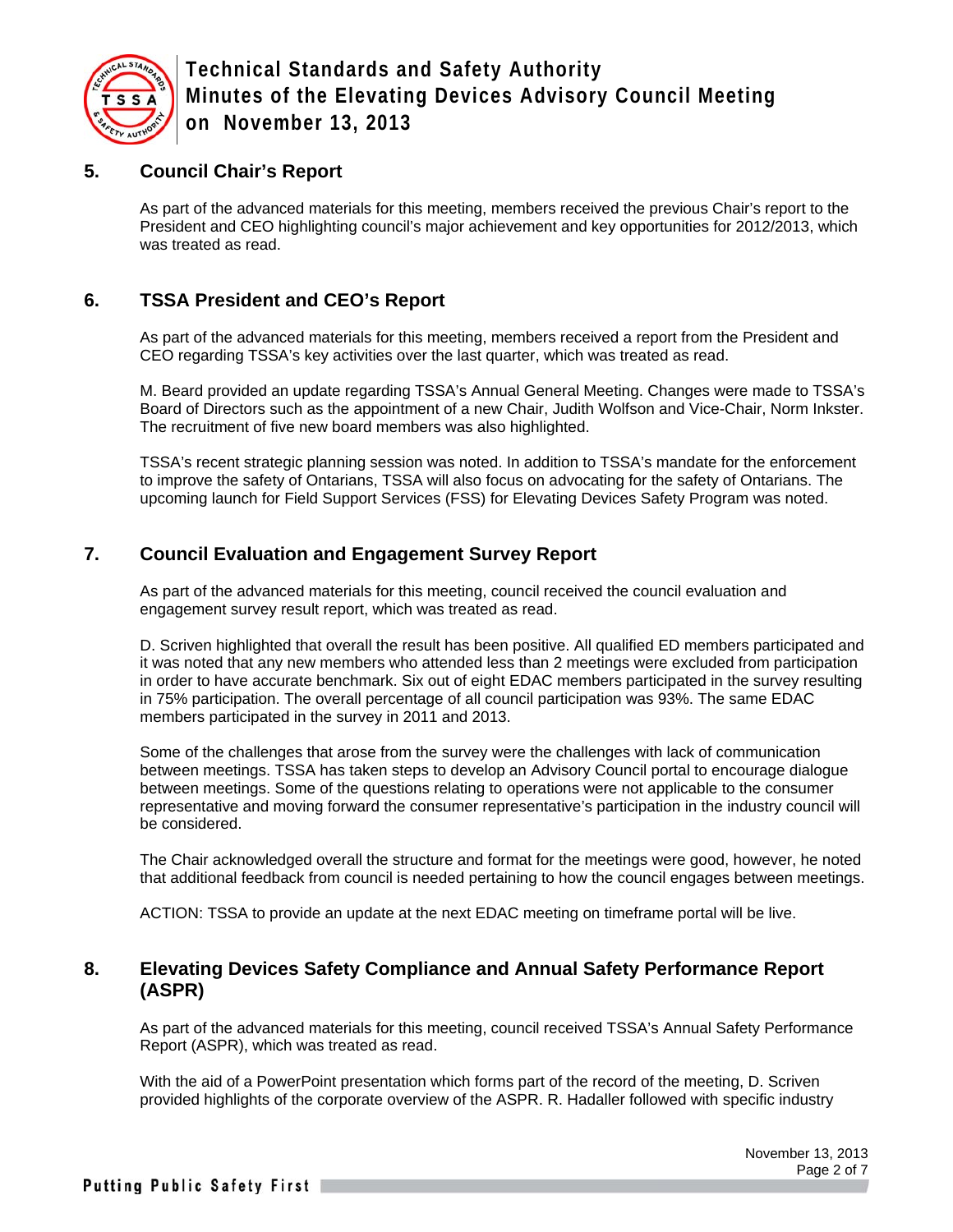

trends for periodic inspections and occurrences as well as providing a contractors' performance report which was distributed at the meeting.

Discussion ensued around the contractors' performance report and the differences between 2012 and 2013 in percentage of periodic requiring a follow up in which an upward trend was noted. The decrease in use of declaration of compliance was discussed. Council expressed the benefits of having the contractors' performance report but also advised against public publishing noting information could be taken out of context.

The issue of retrofit for single speed elevators and its anticipated cost impact were discussed. Further information is under item 12. Regarding the upcoming changes for Maintenance Control Program (MCP) scheduled for April 1, 2014, council highlighted the importance of TSSA getting out advice to Building Owners prior to the deadline.

User behavior in the Elevating Devices Safety Program was also discussed. The challenges with public education especially enforcement were noted. Understanding how public education can mitigate some of the risk, especially for seniors or young mothers was thoroughly discussed. The challenges and the benefits of elevators signage for the public were discussed. Council requested to have a presentation around TSSA's public education for the ED Safety Program at the next meeting. The Chair also requested the elevators and escalators foundation document be shared with the Consumers Advisory Council.

ED Safety Program will be the first to utilize the FSS. Council concurred that it would have a positive impact on standardizing orders and improving consistency. FSS will also provide better data for the contractors' performance reports especially around the top ten orders.

The importance of having a benchmark around incident data with other similar jurisdictions and other provinces was also discussed. TSSA shares information with the National Public Safety Advisory Committee (NPSAC). Council was encouraged to be patient until data can be comparable among jurisdictions and provinces. Currently, comparing data is not possible since all jurisdictions use different data analysis methods. It was further highlighted that NPSAC deals with a broad range of public safety issues and national code adoptions.

The elevator mechanics strike had a significant impact on certain sectors. The data presented today did not indicate any significant impact of non-compliance, as this data is not from the time period of the strike.

A discussion ensued around the details of inspections that took place during the strike. It was reiterated that TSSA does not inspect every device all at once and that each device has its own periodic scheduled inspection of at least once every three years. Data for each month of the strike is available and this information will be shared with council at the next meeting.

Further discussion ensued around inspections and follow up orders as well as the relationship with the contractors. P. Warne provided a few examples where the follow up orders were not clear and this prolonged the services provided and the costs involved. Relationship building with the inspectors and requesting extensions when applicable was encouraged.

ACTION: TSSA to forward information on Elevator & Escalator Safety Foundation Canada (website www.eesf.org )

ACTION: D. Lisle will be invited to the next EDAC meeting to provide information on user behavior research and public education as it relates to the ED Safety Program.

ACTION: R. Hadaller to provide council at the next meeting with a breakdown of industry compliance data for the individual months of the elevator mechanics' strike.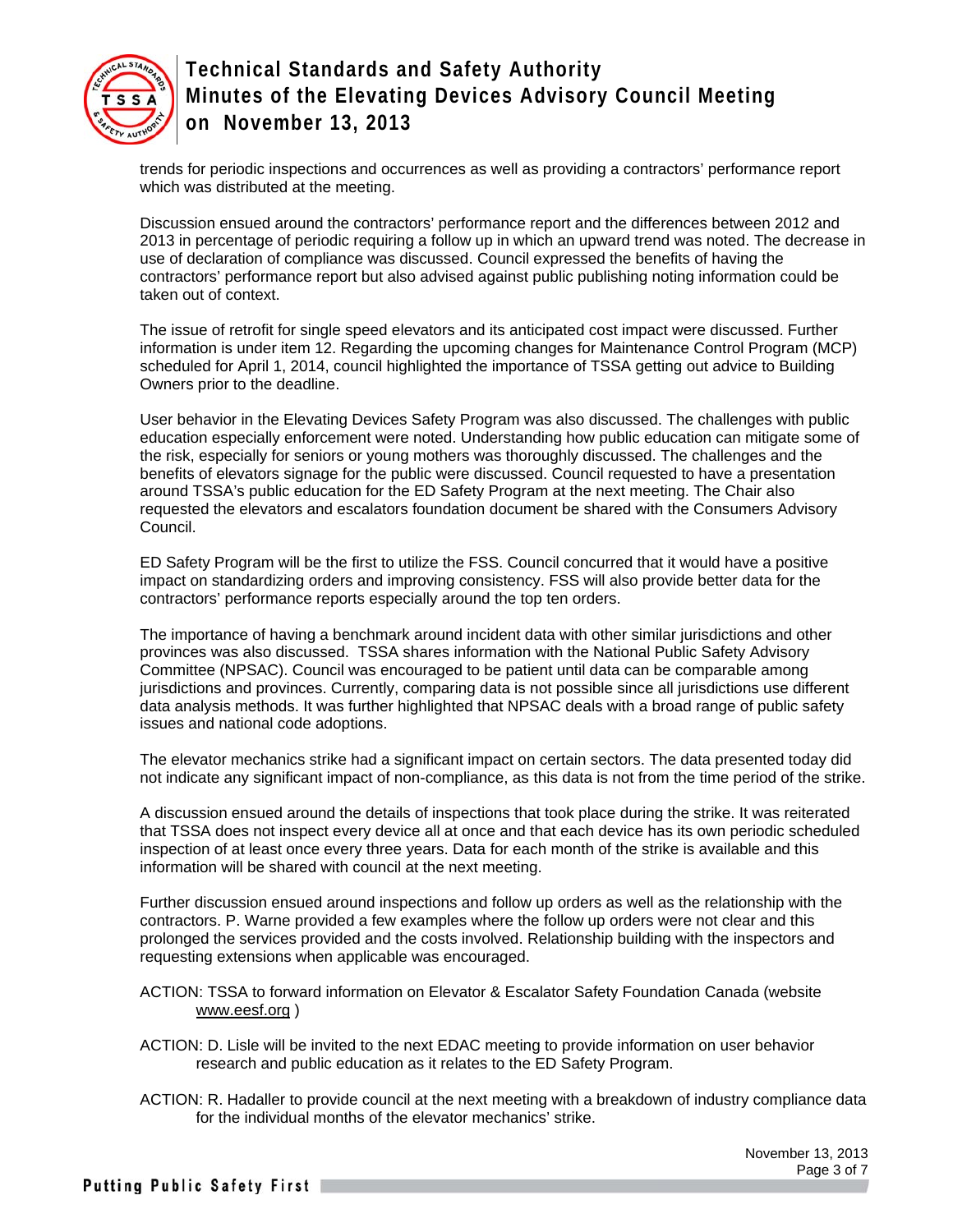

## **9. Establishing Priority Safety Issues for 2013 to 2015**

As part of the advanced materials for this meeting, council received a previous list containing all past priority safety issues, which were treated as read.

D. Scriven facilitated a session to categorize the historical list. Distinguishing priority safety issues and other safety issues such as communication and process were acknowledged.

Council agreed the following areas would be the top priority safety issues:

- 1. Aging devices (it was agreed that many items were identified under this item i.e. old freight, drum equipment etc and will be selected based on risk)
- 2. Compliance rates
- 3. Communication to owners/managers
- 4. Public education/awareness (especially for devices such as elevator doors)
- 5. Private elevators in residences

Council voted on the above issues and selected items 1 to 4 as priority safety issues. Each council member was asked to rank the top three items they would like TSSA to address. The results will be shared at the next meeting.

K. Leitch recommended that sharing incident data with other jurisdictions and council should be considered business as usual rather than a priority safety issue.

ACTION: Share council's final votes on the top priorities at the next meeting.

### **10. Fee Review Framework and Process Update**

R. Smart provided background information around the fee review process and framework.

Since fee changes went live on May 1, 2013, there have not been any major customer complaints and no collection issues. R. Hadaller advised that he has received a few complaints from industry. The owners and contractors had some concerns with the new fee changes.

The increase in the fee for follow up inspections was to drive positive behavior changes. The increase in the revenue will be analyzed in order to assess if change behavior goals are being met. This issue will be monitored and reviewed quarterly and an update on next steps will be provided at the next meeting. In the meantime, council was encouraged to fully take advantage of the benefits of the declaration of compliance for administrative related orders to minimize costs.

Still too few owners or contractors are taking advantage of the cost benefits of the declaration of compliance; therefore, promotion of declaration of compliance was recommended and can be followed up with the Field Advisory Committee. It was reiterated that TSSA relies on contractors to disseminate information to the industry at large including taking advantage of the declaration of compliance.

In regards to the incentive based fee structure, council provided a few examples of engaging the industry rather than having the disincentive based fee structure to change behavior.

R. Smart advised that he will be leading a white paper working group that will focus on lessons learned from the few review framework process with a goal of improving the review and framework moving forward. Council was encouraged to join the white paper working group.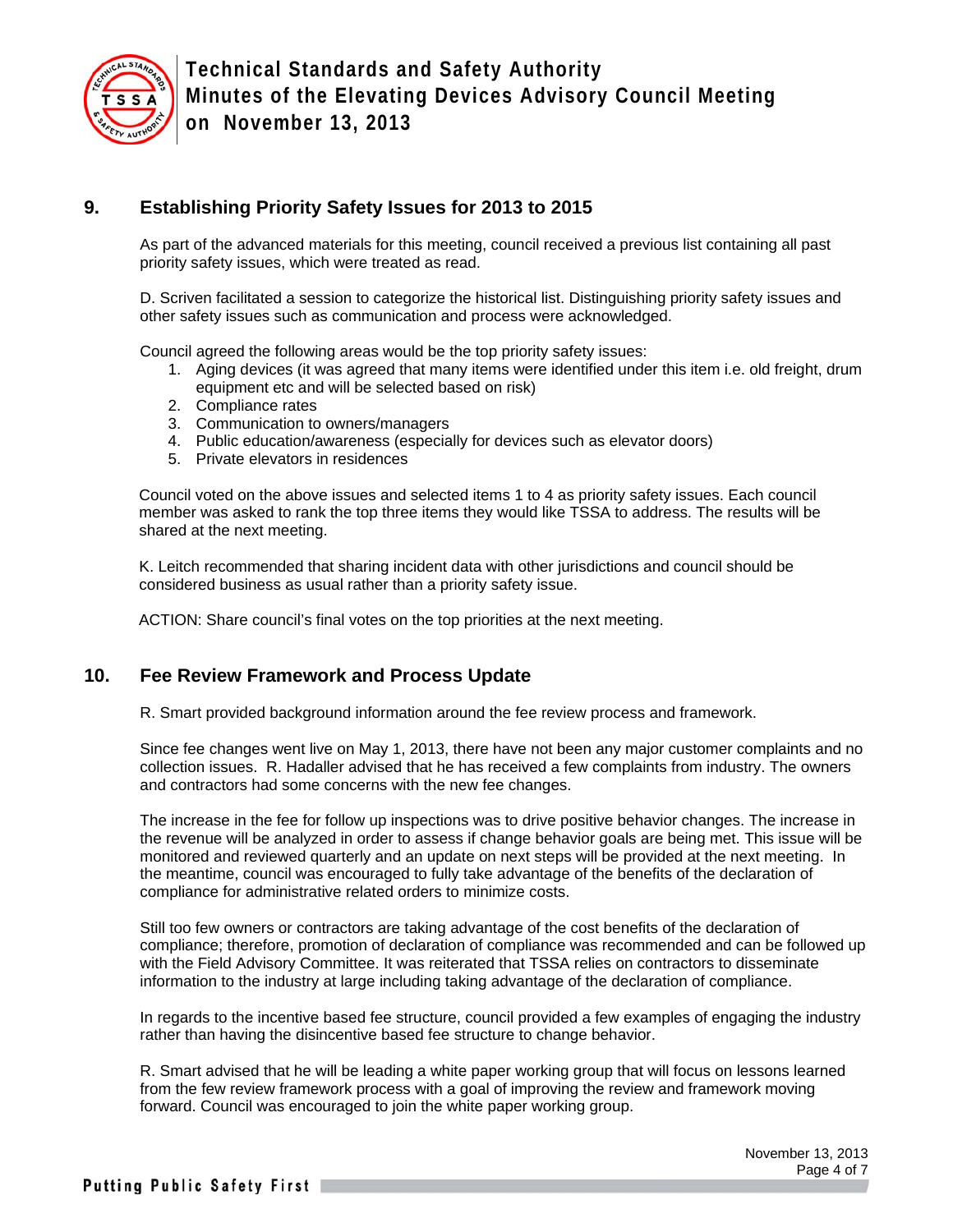

ACTION: Any council members able to join the fee review working group to communicate with M. Khalif.

## **11. Ministry Consumer Services (MCS) Update**

There was no update on this item.

## **12. Update on Safety Issues – Aging Equipment Risk Reduction Group (RRG) – Single Speed Elevator**

D. Witt provided background information around the status of identifying single speed devices for the purposes of requiring a retrofit.

He reported to council that data was collected from contractors. There were approximately 1900 single speed devices to date. Data collection process was not yet complete. There may be approx 2200 single speed devices in Ontario. TSSA was currently working to identify all owners, create a draft order and invite owners to participate in a meeting to discuss the steps for moving forward.

The process of drafting a Director's Order, the time it will take to engage owners and the upgrade existing single speed devices was fully discussed. Council offered to assist TSSA in identifying all areas that will be impacted cost wise as a result of this retrofit. It was pointed out that in many of the buildings that have single speed elevators, they are the only elevator in the building and it will be a major inconvenience not having the elevator available during the retrofit. They also advised TSSA to limit any negative impact, as much as possible, in the roll out of the changes.

Council emphasized the impact of this retrofit will have on other building elements that may require extensive modifications as a result of the mandated control changes. This included elevator machine room, HVAC provisions, equipment bonding or grounding requirement, modifications to building fire alarm provisions, electrical system alterations (i.e. requirement to achieve voltage tolerance and current variation expectations as needed to ensure modern elevator controllers will not have operational problems. Council requested some accommodations be made to such mandated upgrades to reduce the economic impact of such modifications to a building owner.

ACTION: D. Witt to provide a timeframe to create draft order for single speed devices.

#### **13. Priority Safety Issues: Anti-creep/leveling requirement for B355 Vertical Platform Lifts**

In regards to the progress update on Anti-Creep/Leveling requirement for B355 Vertical Platform Lifts, R. Kremer reported to council that this issue has not been resolved; however, a draft Director's Safety Order is being prepared to set minimum requirements for redundancy and single failure protection. Once completed, it will be circulated to council and a further update will be provided at the next meeting.

ACTION: Update on Director's Order to be provided at next meeting.

## **14. Director's Order and Bulletins Update**

As part of the advanced materials for this meeting, council received a list containing outstanding and recently posted Director's Orders and Bulletin updates, which were treated as read.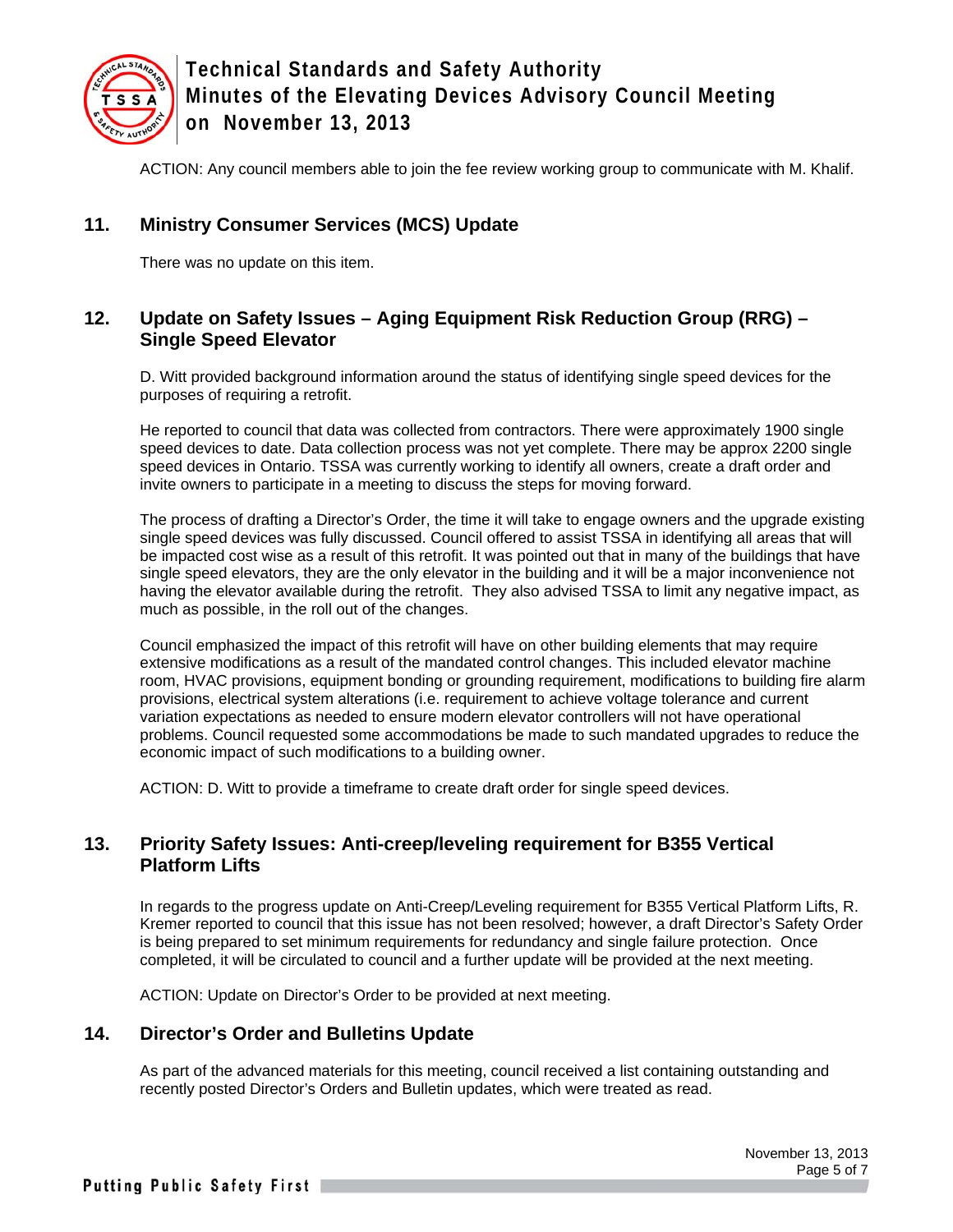

A list of Director's Orders that were in progress pending on industry feedback and those posted was shared with council.

An update was provided to council regarding the elevator fatality in Thunder Bay. The incident occurred when a person opened the doors of an elevator that was stuck between floors. The elevator did not have an apron plate of the appropriate length and the person fell through the space between the bottom of the apron plate and the landing sill. R. Hadaller informed council that a Director's Order has been developed as a result of this incident to retrofit all existing devices without a proper apron plate for building occupancy types that are Residential or Educational.

- ACTION: TSSA to reinforce the MCP implementation strategy with owners and review communication and feedback at next EDAC meeting.
- ACTION: EDAC and FAC to receive an overview of feedback on a draft order prior to a Director's order being issued.

## **15. Field Advisory Committee (FAC) Update**

R. Kremer provided a handout at the meeting highlighting issues that was being dealt with by the FAC. In order to bridge the communication gap between the FAC and The EDAC, TSSA will be providing administrative support for preparing and distributing FAC minutes in timely manner. It was also acknowledged that the Advisory Council Portal would enhance communication between the council and FAC.

# **16. Training and Certification Advisory Board (TCAB) Update**

As part of the advanced materials for this meeting, members received a briefing note highlighting the current TCAB activities, which was treated as read.

Currently, we have under development, the Skills Passport Documents applicable to the EDM-B (Construction Hoist) and EDM-E (Lifts for Persons with Physical Disabilities) mechanic classifications. Based on the positive feedback received regarding the EDM-F (Inspector/Consultant) skills passport, the subcommittee will continue to develop the skills passports using the template and methodology previously established.

To date (October 15, 2013) there are 317 EDM certificates in an expired status, while a total of 424 certificates have been terminated for non-compliance, non-renewal (payment), or advised TSSA that they no longer wish to pursue a career in the elevating devices trade (retired or otherwise).

## **17. Input on Industry Trends & Issues**

As part of the advanced materials for this meeting, council received a current list of all industry input on trends and issues, which were treated as read.

There were no new emerging trends other than the new technology trend already noted in the document.

Council recommended that the other emerging trends were no longer considered "emerging" and have been either dealt with or have been considered business as usual and should be archived.

ACTION: Revise the input on industry emerging trends to reflect council's recommendations of archiving items considered business as usual.